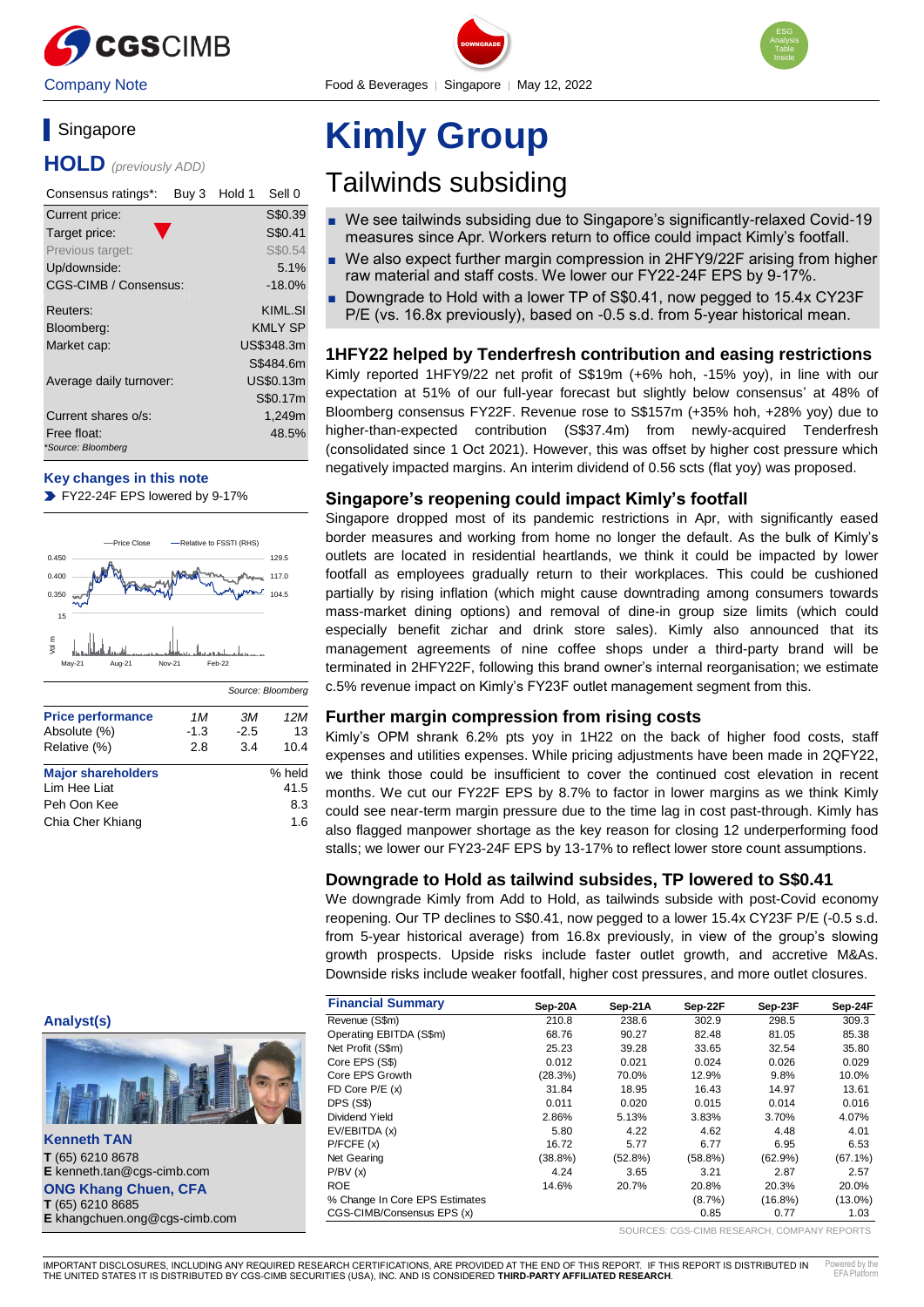

# **Figure 1: Results comparison table**

| FYE Sep (S\$m)           | 1H22    | 1H21   | yoy chg<br>(%) | 2H21   | hoh chg<br>(%) | <b>FY22F</b> | <b>FY21</b> | yoy chg<br>$(\%)$ | Prev<br><b>FY22F</b> | <b>Comments</b>                                                                             |
|--------------------------|---------|--------|----------------|--------|----------------|--------------|-------------|-------------------|----------------------|---------------------------------------------------------------------------------------------|
| Revenue                  | 156.9   | 122.6  | 27.9           | 116.0  | 35.2           | 302.9        | 238.6       | 26.9              | 291.2                | Above, stronger-than-expected Tenderfresh<br>contribution. Formed 54% of our FY22F forecast |
| Cost of sales            | (109.1) | (82.4) | 32.5           | (78.1) | 39.7           | (214.2)      | (160.5)     | 33.5              | (212.0)              |                                                                                             |
| Gross profit             | 47.8    | 40.3   | 18.5           | 37.9   | 26.1           | 88.7         | 78.2        | 13.5              | 79.2                 |                                                                                             |
| GPM (%)                  | 30.4%   | 32.9%  | (7.3)          | 32.7%  | (6.8)          | 29.3%        | 32.8%       | (10.6)            | 27.2%                |                                                                                             |
| Operating costs          | (24.1)  | (14.6) | 64.6           | (18.5) | 30.6           | (46.0)       | (33.1)      | 39.1              | (36.1)               | Below, higher selling expenses from Tenderfresh                                             |
| <b>Operating profit</b>  | 25.5    | 27.6   | (7.7)          | 20.7   | 23.3           | 46.3         | 48.3        | (4.2)             | 47.5                 |                                                                                             |
| OPM (%)                  | 16.3%   | 22.5%  | (27.8)         | 17.8%  | (8.8)          | 15.3%        | 20.3%       | (24.5)            | 16.3%                |                                                                                             |
| Net finance expenses     | (2.0)   | (2.2)  | (8.9)          | (1.9)  | 4.5            | (3.5)        | (4.2)       | (16.0)            | (3.0)                |                                                                                             |
| Profit before income tax | 23.8    | 25.7   | (7.5)          | 18.8   | 26.9           | 43.6         | 44.5        | (2.0)             | 45.3                 |                                                                                             |
| Income tax expense       | (3.7)   | (4.0)  | (6.6)          | (1.2)  | 199.1          | (6.8)        | (5.2)       | 30.2              | (6.8)                |                                                                                             |
| Effective tax rate (%)   | 15.5%   | 15.4%  | 1.0            | 6.6%   | 135.7          | 15.5%        | 11.7%       | 32.8              | 15.0%                |                                                                                             |
| <b>NCI</b>               | 1.6     | 0.0    | n.m.           | (0.0)  | (9335.3)       | 3.2          | 0.0         | n.m.              | 2.0                  |                                                                                             |
| <b>Profit to owners</b>  | 18.5    | 21.7   | (14.7)         | 17.5   | 5.7            | 33.6         | 39.3        | (14.3)            | 36.5                 | In line. Formed 51% of our FY22F forecast                                                   |
| NPM (%)                  | 11.8%   | 17.7%  | (33.3)         | 15.1%  | (21.8)         | 11.1%        | 16.5%       | (32.5)            | 12.5%                |                                                                                             |
|                          |         |        |                |        |                |              |             |                   |                      | SOURCES: CGS-CIMB RESEARCH, COMPANY REPORTS                                                 |

| Figure 2: Timeline of key Covid-19 restrictions implemented in Singapore |                    |                                                                                                             |  |  |  |  |  |
|--------------------------------------------------------------------------|--------------------|-------------------------------------------------------------------------------------------------------------|--|--|--|--|--|
| <b>Dates</b>                                                             | Kimly FY           | <b>Measures</b>                                                                                             |  |  |  |  |  |
| 7 Apr 2020 - 1 Jun 2020                                                  | 2HFY20             | Dine-in services prohibited                                                                                 |  |  |  |  |  |
| 19 Jun 2020 - 27 Dec 2020                                                | 2HFY20, 1HFY21     | Up to 5 patrons per group allowed to dine-in                                                                |  |  |  |  |  |
| 28 Dec 2020 - 7 May 2021                                                 | 1HFY21, 2HFY21     | Up to 8 patrons per group allowed to dine-in                                                                |  |  |  |  |  |
| 8 May 2021 - 15 May 2021                                                 | 2HFY <sub>21</sub> | Up to 5 patrons per group allowed to dine-in                                                                |  |  |  |  |  |
| 16 May 2021 - 20 Jun 2021                                                | 2HFY21             | Dine-in services prohibited                                                                                 |  |  |  |  |  |
| 21 Jun 2021 - 21 Jul 2021                                                | 2HFY <sub>21</sub> | Up to 2 patrons per group allowed to dine-in                                                                |  |  |  |  |  |
| 22 Jul 2021 - 18 Aug 2021                                                | 2HFY <sub>21</sub> | Dine-in services prohibited                                                                                 |  |  |  |  |  |
| 19 Aug 2021 - 26 Sep 2021                                                | 2HFY21             | Up to 5 patrons per group allowed to dine-in                                                                |  |  |  |  |  |
| 27 Sep 2021 - 9 Nov 2021                                                 | 2HFY21, 1HFY22     | Up to 2 patrons per group allowed to dine-in                                                                |  |  |  |  |  |
| 10 Nov 21 - 21 Nov 21                                                    | 1HFY22             | Up to 5 patrons from the same household per<br>group allowed to dine-in                                     |  |  |  |  |  |
| 22 Nov 21 - 28 Mar 22                                                    | 1HFY <sub>22</sub> | Up to 5 patrons from different households per<br>group allowed to dine-in                                   |  |  |  |  |  |
| 29 Mar 22 - 25 Apr 22                                                    | 2HFY22             | Up to 10 patrons from different households per<br>group allowed to dine-in, alcohol sales curfew<br>removed |  |  |  |  |  |
| 26 Apr 22 - current                                                      | 2HFY22             | No limits to dine-in group sizes                                                                            |  |  |  |  |  |
|                                                                          |                    | SOURCES: CGS-CIMB RESEARCH, MINISTRY OF HEALTH                                                              |  |  |  |  |  |

| <b>Figure 3: Earnings revision table</b> |              |         |              |              |         |              |              |                                 |                |
|------------------------------------------|--------------|---------|--------------|--------------|---------|--------------|--------------|---------------------------------|----------------|
|                                          | Old          |         |              | <b>New</b>   |         |              | % change     |                                 |                |
|                                          | <b>FY22F</b> | FY23F   | <b>FY24F</b> | <b>FY22F</b> | FY23F   | <b>FY24F</b> | <b>FY22F</b> | FY23F                           | <b>FY24F</b>   |
| Income Statement (S\$m)                  |              |         |              |              |         |              |              |                                 |                |
| Revenue                                  | 291.2        | 305.4   | 318.6        | 302.9        | 298.5   | 309.3        | 4.0%         | $-2.3%$                         | $-2.9%$        |
| Operating expenses                       | (248.1)      | (259.5) | (270.5)      | (260.2)      | (257.5) | (264.5)      | 4.9%         | $-0.8%$                         | $-2.2%$        |
| Profit before tax                        | 45.3         | 48.5    | 51.0         | 43.6         | 42.4    | 46.4         | $-3.7%$      | $-12.5%$                        | $-9.1%$        |
| Net profit                               | 36.5         | 39.1    | 41.2         | 33.6         | 32.5    | 35.8         | $-8.7%$      | $-16.8%$                        | $-13.0%$       |
| Basic EPS (Scts)                         | 2.9          | 3.2     | 3.3          | 2.7          | 2.6     | 2.9          | $-8.7%$      | $-16.8%$                        | $-13.0%$       |
|                                          |              |         |              |              |         |              |              | SOURCES: CGS-CIMB RESEARCH, COM | <b>REPORTS</b> |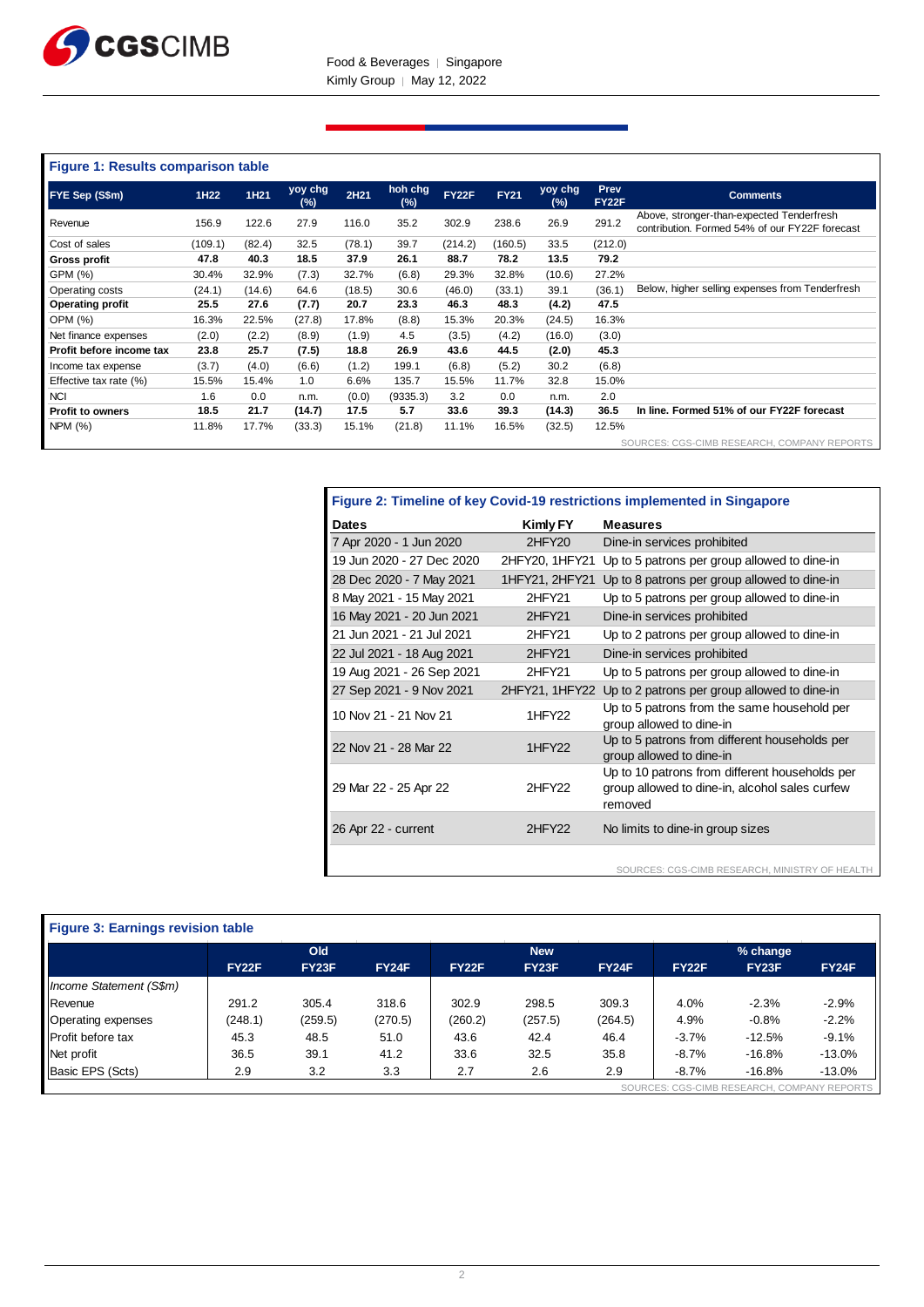



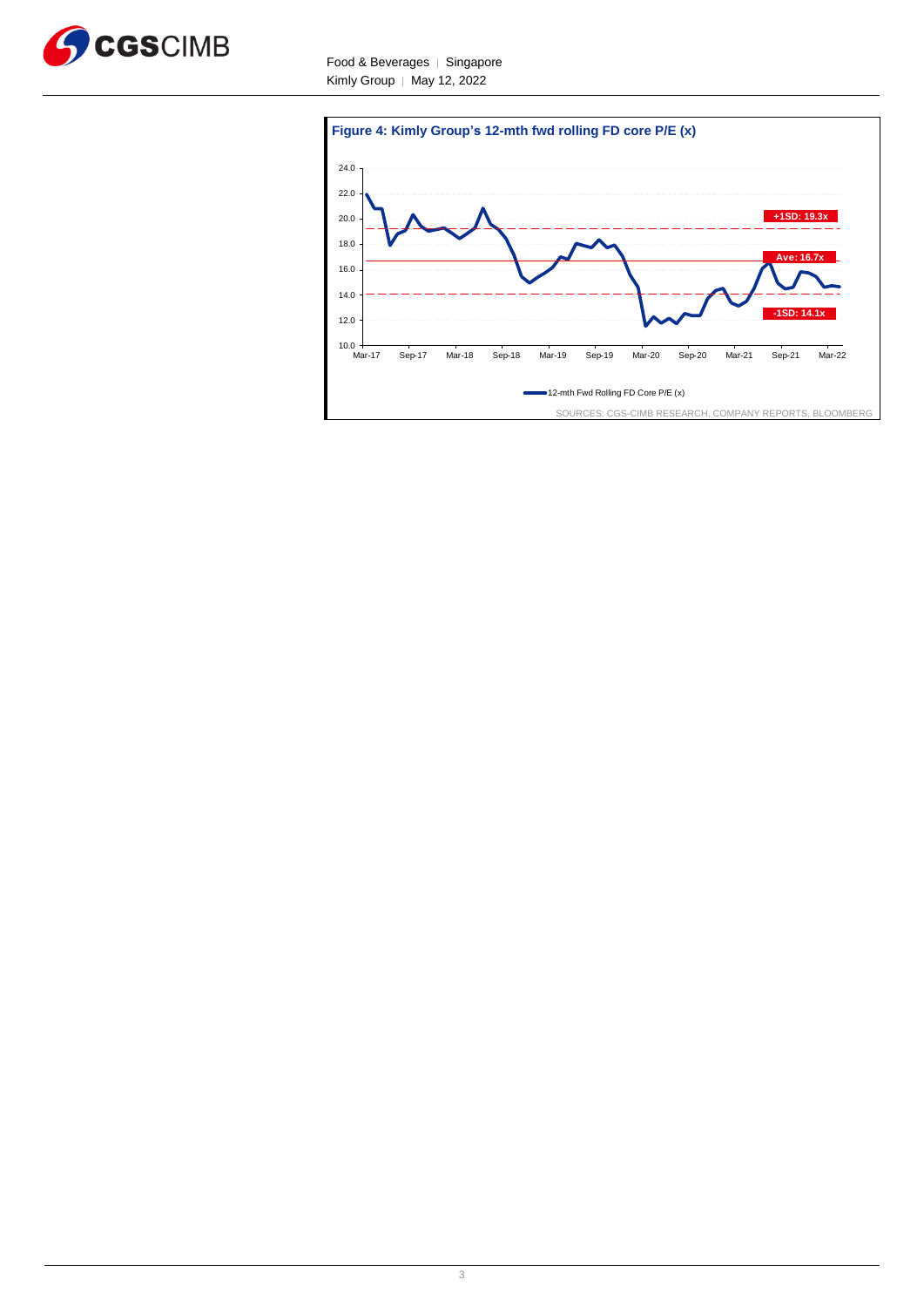



# **ESG in a nutshell**

We think Kimly's governance was impacted by negative publicity arising from its rescinded acquisition of Asian Story Corporation (ASC) in 2018. Since then, the group has improved its internal controls, as well as maintained its focus on reducing wastage and being environmentally friendly. We view this favourably as investors are increasingly concerned about the ESG aspects of F&B operators. We believe Kimly will continue to improve its corporate governance and sustainability.

| Keep your eye on                                                                                                                                                                                                                                                                                                                                                                                                                                                                                                                                                                                                                | <b>Implications</b>                                                                                                                                                                                                                                                                                                                                                                                               |
|---------------------------------------------------------------------------------------------------------------------------------------------------------------------------------------------------------------------------------------------------------------------------------------------------------------------------------------------------------------------------------------------------------------------------------------------------------------------------------------------------------------------------------------------------------------------------------------------------------------------------------|-------------------------------------------------------------------------------------------------------------------------------------------------------------------------------------------------------------------------------------------------------------------------------------------------------------------------------------------------------------------------------------------------------------------|
| Two executive directors of Kimly were previously<br>implicated in legal issues over the group's rescinded<br>acquisition offer of Asian Story Corporation (ASC) following<br>the receipt of a written notification from Pokka Corporation<br>stating its intention to terminate its manufacturing<br>agreement with ASC. Both directors were investigated by<br>the Commercial Affairs Department (CAD) and were each<br>charged (in Nov 2021) with failure to notify the SGX of<br>Kimly's proposed acquisition of ASC. Since then, both<br>directors have resigned from Kimly's board.                                        | We believe that management will be more diligent when<br>identifying and executing future M&A transactions. Since<br>the incident, Kimly has also engaged relevant professionals<br>to assist in the review and enhancement of the group's<br>internal controls and governance. We will remain watchful<br>of future M&A deals announced by the group and identify<br>potential governance issues where possible. |
| <b>ESG highlights</b>                                                                                                                                                                                                                                                                                                                                                                                                                                                                                                                                                                                                           | Implications                                                                                                                                                                                                                                                                                                                                                                                                      |
| As of end-FY21, the group had installed over 80<br>dishwashing machines at its outlets, resulting in more<br>efficient washing of its crockery, reducing water wastage.<br>Kimly also uses recycled packaging materials when<br>designing new coffee shops, reducing the environmental<br>impact of its operations. Its outlet network uses a real-time<br>e-ordering system in order to minimise wastage of food<br>ingredients. With regards to plastic conservation, the group<br>implemented recycling programmes at its outlets, as well<br>as rolled out new cup lid designs which remove the need<br>for plastic straws. | As an F&B operator, it is important for Kimly to place<br>adequate emphasis on tackling resource wastage, in our<br>view. Based on the group's performance in this aspect, we<br>think Kimly is doing satisfactorily. We have not factored this<br>into our valuations.                                                                                                                                           |
| <b>Trends</b>                                                                                                                                                                                                                                                                                                                                                                                                                                                                                                                                                                                                                   | <b>Implications</b>                                                                                                                                                                                                                                                                                                                                                                                               |
| F&B operators are increasingly pressured to improve their<br>resource management, minimise waste generation, and be<br>environmentally friendly. As investors increasingly focus on<br>sustainability, this is an aspect Kimly has to focus on.                                                                                                                                                                                                                                                                                                                                                                                 | We think it is important for F&B operators to practice proper<br>resource management, as this not only reduces expenses<br>but also contributes to the environment. Thus far, we are<br>satisfied that Kimly has kept up accordingly.<br>SOURCES: CGS-CIMB RESEARCH, REFINITIV                                                                                                                                    |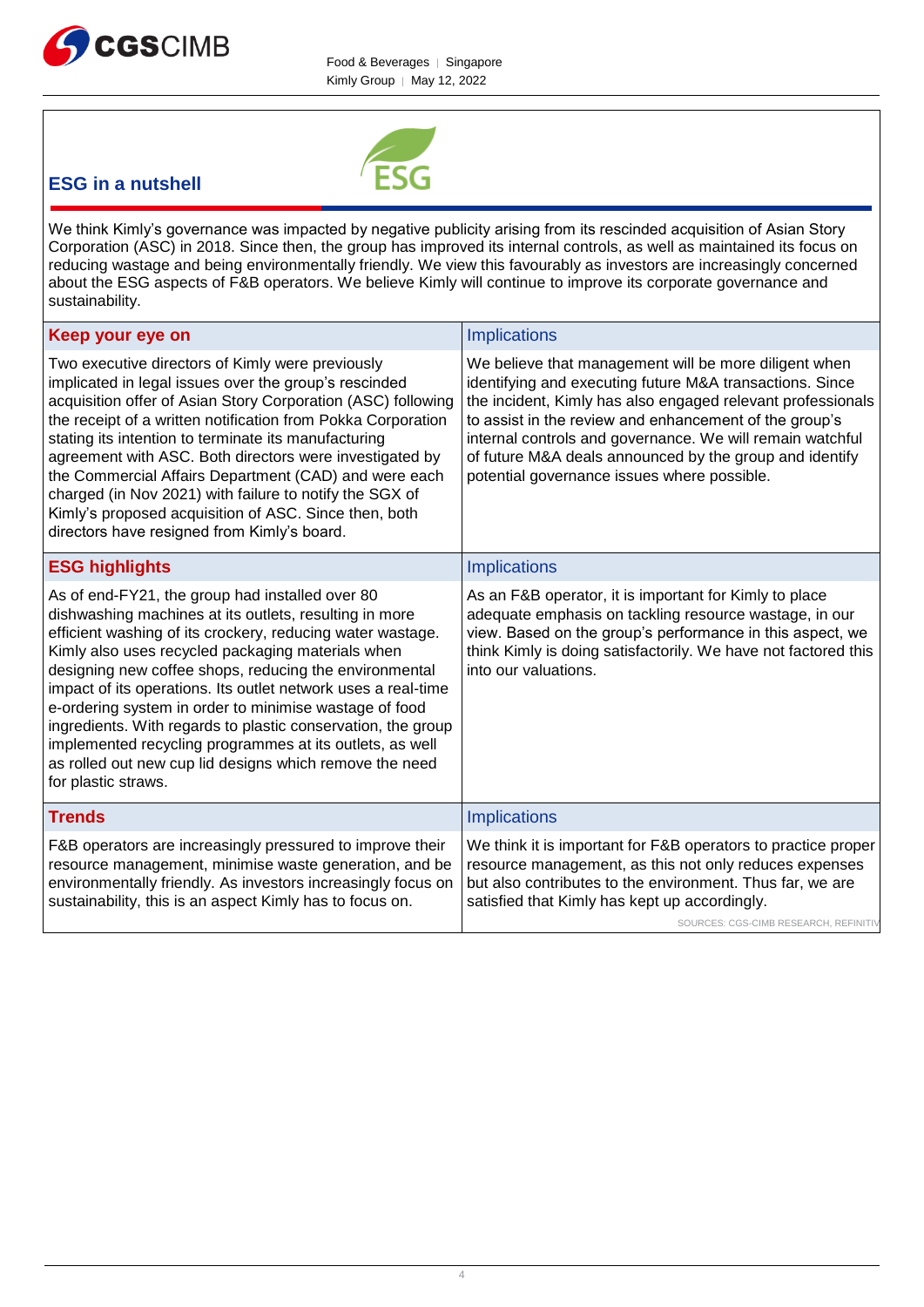

# **BY THE NUMBERS**



## **Profit & Loss**

| (S\$m)                                    | Sep-20A | Sep-21A | Sep-22F | Sep-23F | Sep-24F |
|-------------------------------------------|---------|---------|---------|---------|---------|
| <b>Total Net Revenues</b>                 | 214.0   | 241.9   | 306.5   | 302.1   | 313.1   |
| <b>Gross Profit</b>                       | 59.8    | 81.4    | 92.4    | 86.9    | 91.6    |
| <b>Operating EBITDA</b>                   | 68.8    | 90.3    | 82.5    | 81.1    | 85.4    |
| Depreciation And Amortisation             | (36.4)  | (41.9)  | (36.2)  | (36.4)  | (36.8)  |
| <b>Operating EBIT</b>                     | 32.3    | 48.3    | 46.3    | 44.6    | 48.6    |
| Financial Income/(Expense)                | (2.7)   | (4.2)   | (3.5)   | (3.0)   | (3.0)   |
| Pretax Income/(Loss) from Assoc.          | 0.0     | 0.3     | 0.8     | 0.8     | 0.8     |
| Non-Operating Income/(Expense)            | 0.0     | 0.0     | 0.0     | 0.0     | 0.0     |
| Profit Before Tax (pre-El)                | 29.7    | 44.5    | 43.6    | 42.4    | 46.4    |
| <b>Exceptional Items</b>                  |         |         |         |         |         |
| <b>Pre-tax Profit</b>                     | 29.7    | 44.5    | 43.6    | 42.4    | 46.4    |
| Taxation                                  | (4.5)   | (5.2)   | (6.8)   | (6.6)   | (7.2)   |
| Exceptional Income - post-tax             |         |         |         |         |         |
| <b>Profit After Tax</b>                   | 25.2    | 39.3    | 36.8    | 35.8    | 39.2    |
| Minority Interests                        | 0.0     | (0.0)   | (3.2)   | (3.3)   | (3.4)   |
| <b>Preferred Dividends</b>                |         |         |         |         |         |
| FX Gain/(Loss) - post tax                 |         |         |         |         |         |
| Other Adjustments - post-tax              |         |         |         |         |         |
| <b>Net Profit</b>                         | 25.2    | 39.3    | 33.6    | 32.5    | 35.8    |
| <b>Recurring Net Profit</b>               | 14.4    | 25.2    | 29.6    | 32.5    | 35.8    |
| <b>Fully Diluted Recurring Net Profit</b> | 14.4    | 25.2    | 29.6    | 32.5    | 35.8    |

#### **Cash Flow**

| (S\$m)                           | Sep-20A | Sep-21A | Sep-22F | Sep-23F | Sep-24F |
|----------------------------------|---------|---------|---------|---------|---------|
| <b>EBITDA</b>                    | 68.76   | 90.27   | 82.48   | 81.05   | 85.38   |
| Cash Flow from Invt. & Assoc.    | (0.05)  | (0.32)  | (0.80)  | (0.80)  | (0.80)  |
| Change In Working Capital        | 6.45    | 4.43    | 1.21    | 0.10    | 0.89    |
| (Incr)/Decr in Total Provisions  |         |         |         |         |         |
| Other Non-Cash (Income)/Expense  |         |         |         |         |         |
| <b>Other Operating Cashflow</b>  | 5.78    | 5.01    | 4.80    | 5.30    | 5.30    |
| Net Interest (Paid)/Received     | (3.67)  | (4.37)  | (4.00)  | (4.00)  | (4.00)  |
| <b>Tax Paid</b>                  | (2.39)  | (4.92)  | (6.76)  | (6.57)  | (7.19)  |
| <b>Cashflow From Operations</b>  | 74.89   | 90.10   | 76.93   | 75.07   | 79.58   |
| Capex                            | (63.25) | (3.39)  | (5.00)  | (5.00)  | (5.00)  |
| Disposals Of FAs/subsidiaries    |         |         |         |         |         |
| Acq. Of Subsidiaries/investments | (9.68)  | (3.29)  | 0.00    | 0.00    | 0.00    |
| Other Investing Cashflow         | 0.00    | 0.44    | 0.00    | 0.00    | 0.00    |
| <b>Cash Flow From Investing</b>  | (72.93) | (6.25)  | (5.00)  | (5.00)  | (5.00)  |
| Debt Raised/(repaid)             | 25.51   | (1.10)  | 0.00    | 0.00    | 0.00    |
| Proceeds From Issue Of Shares    | 0.00    | 0.00    | 0.00    | 0.00    | 0.00    |
| Shares Repurchased               | (0.15)  | 0.00    | 0.00    | 0.00    | 0.00    |
| Dividends Paid                   | (12.93) | (16.66) | (18.51) | (17.90) | (19.69) |
| <b>Preferred Dividends</b>       |         |         |         |         |         |
| Other Financing Cashflow         | (33.25) | (39.43) | (34.59) | (34.66) | (34.81) |
| <b>Cash Flow From Financing</b>  | (20.82) | (57.19) | (53.10) | (52.56) | (54.50) |
| <b>Total Cash Generated</b>      | (18.87) | 26.67   | 18.83   | 17.52   | 20.08   |
| <b>Free Cashflow To Equity</b>   | 27.47   | 82.75   | 71.93   | 70.07   | 74.58   |
| <b>Free Cashflow To Firm</b>     | 5.62    | 88.23   | 75.93   | 74.07   | 78.58   |

SOURCES: CGS-CIMB RESEARCH, COMPANY REPORTS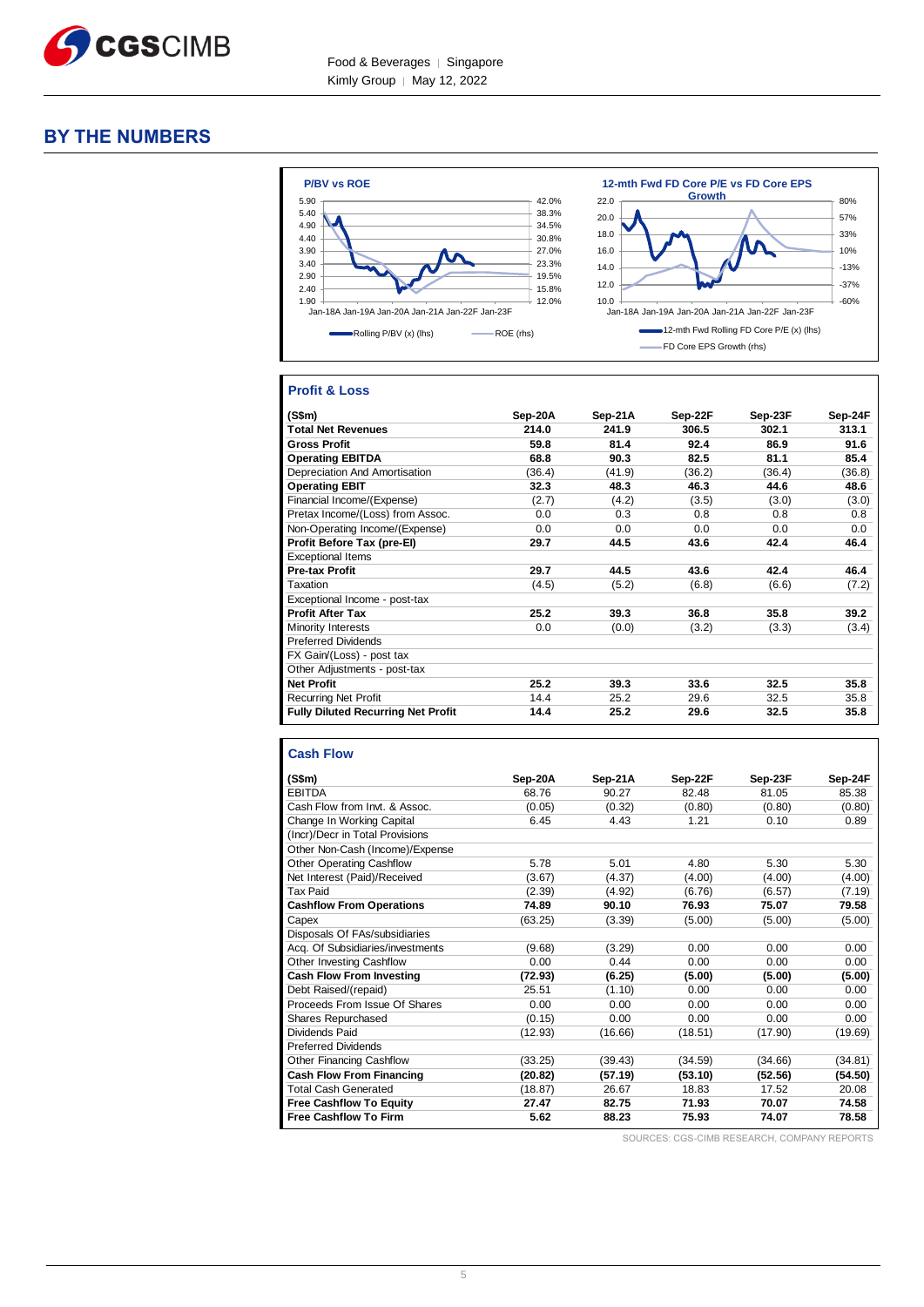

# **BY THE NUMBERS… cont'd**

| (S\$m)                                     | Sep-20A | Sep-21A | Sep-22F | Sep-23F | Sep-24F |
|--------------------------------------------|---------|---------|---------|---------|---------|
| <b>Total Cash And Equivalents</b>          | 68.3    | 95.0    | 113.8   | 131.3   | 151.4   |
| <b>Total Debtors</b>                       | 13.4    | 5.7     | 19.2    | 18.9    | 19.6    |
| Inventories                                | 1.7     | 1.5     | 1.8     | 1.8     | 1.8     |
| <b>Total Other Current Assets</b>          | 0.3     | 0.5     | 0.5     | 0.4     | 0.5     |
| <b>Total Current Assets</b>                | 83.7    | 102.6   | 135.3   | 152.5   | 173.3   |
| <b>Fixed Assets</b>                        | 73.2    | 73.0    | 74.0    | 74.9    | 75.5    |
| <b>Total Investments</b>                   | 9.7     | 12.2    | 13.0    | 13.8    | 14.6    |
| <b>Intangible Assets</b>                   | 4.4     | 4.8     | 3.8     | 2.8     | 1.8     |
| <b>Total Other Non-Current Assets</b>      | 148.7   | 133.8   | 133.6   | 133.5   | 133.3   |
| <b>Total Non-current Assets</b>            | 236.1   | 223.7   | 224.4   | 224.9   | 225.3   |
| Short-term Debt                            | 1.1     | 1.1     | 1.1     | 1.1     | 1.1     |
| Current Portion of Long-Term Debt          |         |         |         |         |         |
| <b>Total Creditors</b>                     | 23.5    | 23.5    | 29.3    | 29.5    | 30.3    |
| <b>Other Current Liabilities</b>           | 54.6    | 54.3    | 63.6    | 63.2    | 64.0    |
| <b>Total Current Liabilities</b>           | 79.1    | 78.9    | 94.0    | 93.8    | 95.4    |
| Total Long-term Debt                       | 24.4    | 23.4    | 23.4    | 23.4    | 23.4    |
| Hybrid Debt - Debt Component               |         |         |         |         |         |
| <b>Total Other Non-Current Liabilities</b> | 106.1   | 90.4    | 90.4    | 90.4    | 90.4    |
| <b>Total Non-current Liabilities</b>       | 130.5   | 113.8   | 113.8   | 113.8   | 113.8   |
| <b>Total Provisions</b>                    | 0.0     | 0.0     | 0.0     | 0.0     | 0.0     |
| <b>Total Liabilities</b>                   | 209.6   | 192.7   | 207.8   | 207.6   | 209.2   |
| Shareholders' Equity                       | 110.2   | 133.4   | 151.7   | 169.7   | 189.2   |
| <b>Minority Interests</b>                  | 0.0     | 0.2     | 0.2     | 0.2     | 0.2     |
| <b>Total Equity</b>                        | 110.2   | 133.6   | 151.9   | 169.9   | 189.4   |

# **Key Ratios**

|                                  | Sep-20A | Sep-21A | Sep-22F | Sep-23F   | Sep-24F |
|----------------------------------|---------|---------|---------|-----------|---------|
| Revenue Growth                   | 1.2%    | 13.2%   | 26.9%   | $(1.5\%)$ | 3.6%    |
| Operating EBITDA Growth          | 165%    | 31%     | (9%)    | (2%)      | 5%      |
| Operating EBITDA Margin          | 32.6%   | 37.8%   | 27.2%   | 27.2%     | 27.6%   |
| Net Cash Per Share (S\$)         | 0.04    | 0.06    | 0.07    | 0.09      | 0.10    |
| BVPS (S\$)                       | 0.09    | 0.11    | 0.12    | 0.14      | 0.15    |
| Gross Interest Cover             | 8.81    | 11.05   | 11.58   | 11.15     | 12.15   |
| <b>Effective Tax Rate</b>        | 15.1%   | 11.7%   | 15.5%   | 15.5%     | 15.5%   |
| Net Dividend Payout Ratio        | 52.6%   | 42.4%   | 55.0%   | 55.0%     | 55.0%   |
| <b>Accounts Receivables Davs</b> | 18.92   | 14.57   | 15.00   | 23.34     | 22.83   |
| <b>Inventory Days</b>            | 3.36    | 3.59    | 2.74    | 2.99      | 2.97    |
| <b>Accounts Payables Days</b>    | 51.15   | 53.47   | 45.06   | 49.88     | 49.43   |
| <b>ROIC (%)</b>                  | 1267%   | 26%     | 28%     | 27%       | 29%     |
| ROCE (%)                         | 29.8%   | 33.1%   | 28.0%   | 24.6%     | 24.3%   |
| Return On Average Assets         | 12.5%   | 13.3%   | 11.6%   | 10.4%     | 10.8%   |

| <b>Key Drivers</b> |         |         |         |         |         |
|--------------------|---------|---------|---------|---------|---------|
|                    | Sep-20A | Sep-21A | Sep-22F | Sep-23F | Sep-24F |
| Total outlet count | 74.0    | 76.0    | 75.0    | 75.0    | 78.0    |

SOURCES: CGS-CIMB RESEARCH, COMPANY REPORTS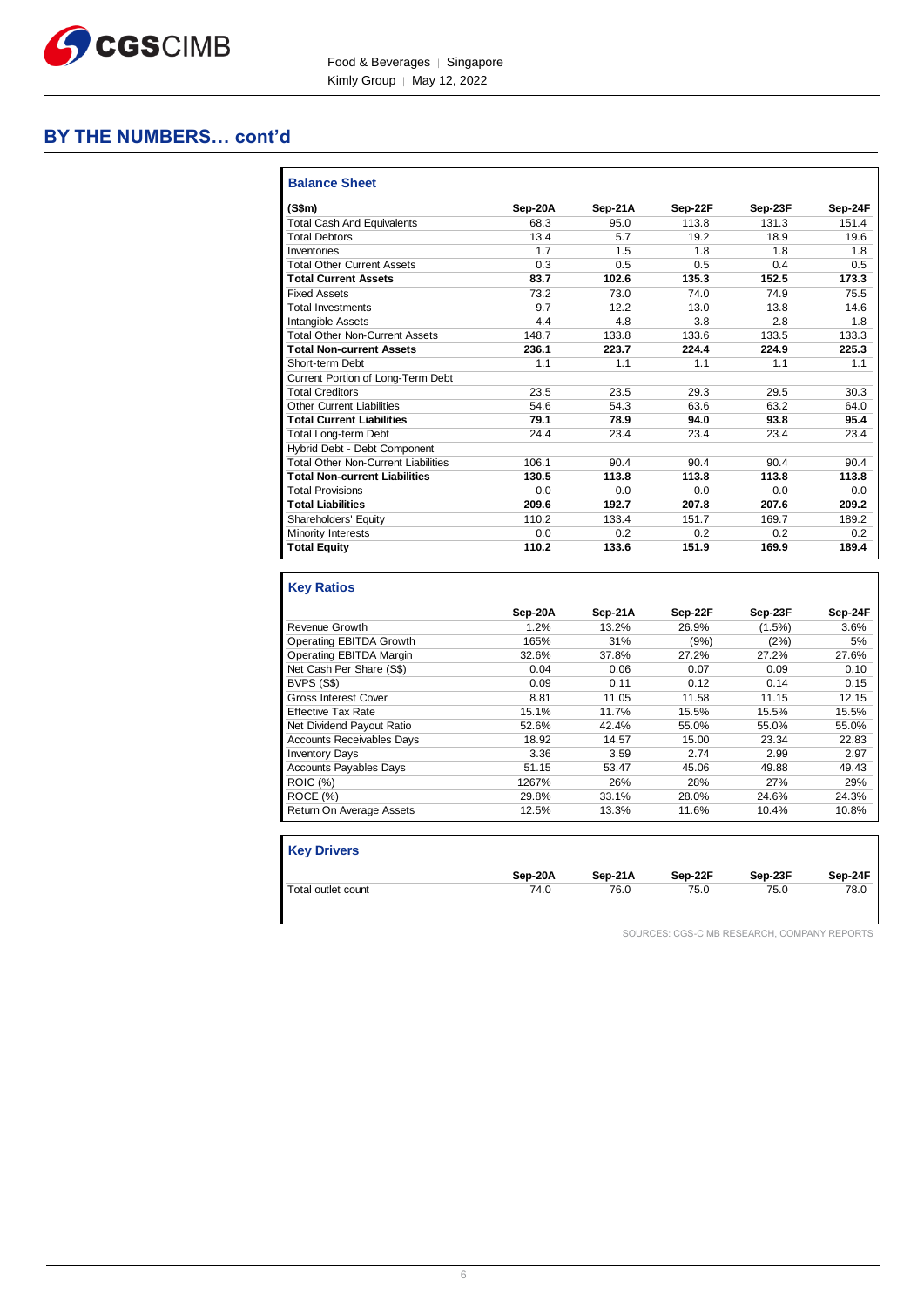

#### **DISCLAIMER**

The content of this report (including the views and opinions expressed therein, and the information comprised therein) has been prepared by and belongs to CGS-CIMB. Reports relating to a specific geographical area are produced and distributed by the corresponding CGS-CIMB entity as listed in the table below.

This report is not directed to, or intended for distribution to or use by, any person or entity who is a citizen or resident of or located in any locality, state, country or other jurisdiction where such distribution, publication, availability or use would be contrary to law or regulation.

By accepting this report, the recipient hereof represents and warrants that he is entitled to receive such report in accordance with the restrictions set forth below and agrees to be bound by the limitations contained herein (including the "Restrictions on Distributions" set out below). Any failure to comply with these limitations may constitute a violation of law. This publication is being supplied to you strictly on the basis that it will remain confidential. No part of this report may be (i) copied, photocopied, duplicated, stored or reproduced in any form by any means; or (ii) redistributed or passed on, directly or indirectly, to any other person in whole or in part, for any purpose without the prior written consent of CGS-CIMB.

The information contained in this research report is prepared from data believed to be correct and reliable at the time of issue of this report. CGS-CIMB may or may not issue regular reports on the subject matter of this report at any frequency and may cease to do so or change the periodicity of reports at any time. CGS-CIMB has no obligation to update this report in the event of a material change to the information contained in this report. CGS-CIMB does not accept any obligation to (i) check or ensure that the contents of this report remain current, reliable or relevant, (ii) ensure that the content of this report constitutes all the information a prospective investor may require, (iii) ensure the adequacy, accuracy, completeness, reliability or fairness of any views, opinions and information, and accordingly, CGS-CIMB, its affiliates and related persons including China Galaxy International Financial Holdings Limited ("CGIFHL") and CIMB Group Sdn. Bhd. ("CIMBG") and their respective related corporations (and their respective directors, associates, connected persons and/or employees) shall not be liable in any manner whatsoever for any consequences (including but not limited to any direct, indirect or consequential losses, loss of profits and damages) of any reliance thereon or usage thereof. In particular, CGS-CIMB disclaims all responsibility and liability for the views and opinions set out in this report.

Unless otherwise specified, this report is based upon sources which CGS-CIMB considers to be reasonable. Such sources will, unless otherwise specified, for market data, be market data and prices available from the main stock exchange or market where the relevant security is listed, or, where appropriate, any other market. Information on the accounts and business of company(ies) will generally be based on published statements of the company(ies), information disseminated by regulatory information services, other publicly available information and information resulting from our research.

Whilst every effort is made to ensure that statements of facts made in this report are accurate, all estimates, projections, forecasts, expressions of opinion and other subjective judgments contained in this report are based on assumptions considered to be reasonable as of the date of the document in which they are contained and must not be construed as a representation that the matters referred to therein will occur. Past performance is not a reliable indicator of future performance. The value of investments may go down as well as up and those investing may, depending on the investments in question, lose more than the initial investment. No report shall constitute an offer or an invitation by or on behalf of CGS-CIMB or any of its affiliates (including CGIFHL, CIMBG and their respective related corporations) to any person to buy or sell any investments.

CGS-CIMB, its affiliates and related corporations (including CGIFHL, CIMBG and their respective related corporations) and/or their respective directors, associates, connected parties and/or employees may own or have positions in securities of the company(ies) covered in this research report or any securities related thereto and may from time to time add to or dispose of, or may be materially interested in, any such securities. Further, CGS-CIMB, its affiliates and their respective related corporations (including CGIFHL, CIMBG and their respective related corporations) do and seek to do business with the company(ies) covered in this research report and may from time to time act as market maker or have assumed an underwriting commitment in securities of such company(ies), may sell them to or buy them from customers on a principal basis and may also perform or seek to perform significant investment banking, advisory, underwriting or placement services for or relating to such company(ies) as well as solicit such investment, advisory or other services from any entity mentioned in this report.

CGS-CIMB or its affiliates (including CGIFHL, CIMBG and their respective related corporations) may enter into an agreement with the company(ies) covered in this report relating to the production of research reports. CGS-CIMB may disclose the contents of this report to the company(ies) covered by it and may have amended the contents of this report following such disclosure.

The analyst responsible for the production of this report hereby certifies that the views expressed herein accurately and exclusively reflect his or her personal views and opinions about any and all of the issuers or securities analysed in this report and were prepared independently and autonomously. No part of the compensation of the analyst(s) was, is, or will be directly or indirectly related to the inclusion of specific recommendations(s) or view(s) in this report. The analyst(s) who prepared this research report is prohibited from receiving any compensation, incentive or bonus based on specific investment banking transactions or for providing a specific recommendation for, or view of, a particular company. Information barriers and other arrangements may be established where necessary to prevent conflicts of interests arising. However, the analyst(s) may receive compensation that is based on his/their coverage of company(ies) in the performance of his/their duties or the performance of his/their recommendations and the research personnel involved in the preparation of this report may also participate in the solicitation of the businesses as described above. In reviewing this research report, an investor should be aware that any or all of the foregoing, among other things, may give rise to real or potential conflicts of interest. Additional information is, subject to the duties of confidentiality, available on request.

Reports relating to a specific geographical area are produced by the corresponding CGS-CIMB entity as listed in the table below. The term "CGS-CIMB" shall denote, where appropriate, the relevant entity distributing or disseminating the report in the particular jurisdiction referenced below, or, in every other case except as otherwise stated herein, CGS-CIMB Securities International Pte. Ltd. and its affiliates, subsidiaries and related corporations.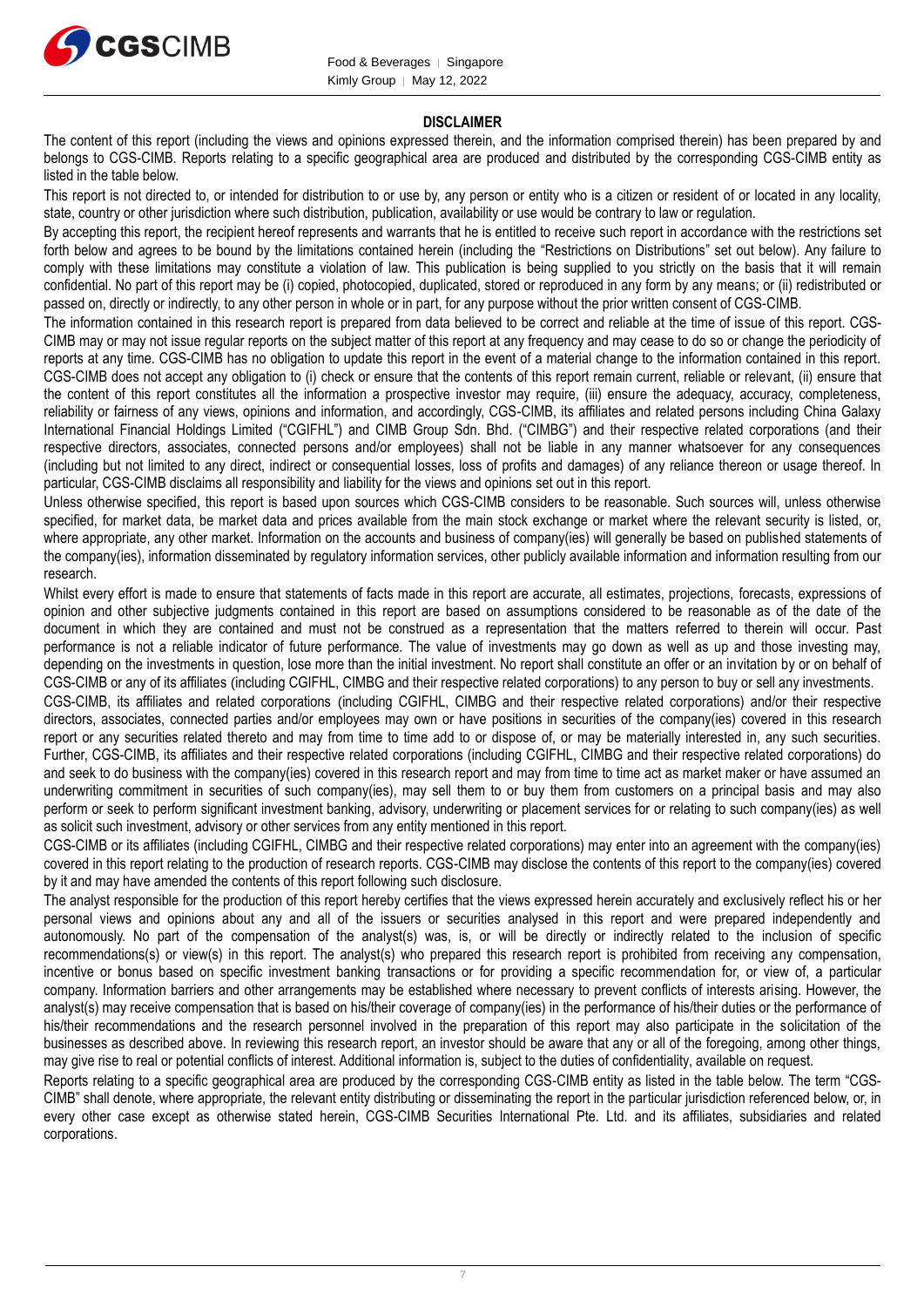

Food & Beverages | Singapore Kimly Group | May 12, 2022

| Country     | <b>CGS-CIMB Entity</b>                                | <b>Regulated by</b>                                                    |
|-------------|-------------------------------------------------------|------------------------------------------------------------------------|
| Hong Kong   | CGS-CIMB Securities (Hong Kong) Limited               | Securities and Futures Commission Hong Kong                            |
| India       | CGS-CIMB Securities (India) Private Limited           | Securities and Exchange Board of India (SEBI)                          |
| Indonesia   | PT CGS-CIMB Sekuritas Indonesia                       | Financial Services Authority of Indonesia                              |
| Malaysia    | CGS-CIMB Securities Sdn. Bhd.                         | Securities Commission Malaysia                                         |
| Singapore   | CGS-CIMB Securities (Singapore) Pte. Ltd.             | Monetary Authority of Singapore                                        |
| South Korea | CGS-CIMB Securities (Hong Kong) Limited, Korea Branch | <b>Financial Services Commission and Financial Supervisory Service</b> |
| Thailand    | CGS-CIMB Securities (Thailand) Co. Ltd.               | Securities and Exchange Commission Thailand                            |

## **Other Significant Financial Interests:**

(i) As of April 30, 2022 CGS-CIMB has a proprietary position in the securities (which may include but not be limited to shares, warrants, call warrants and/or any other derivatives) in the following company or companies covered or recommended in this report:

(a) -

(ii) Analyst Disclosure: As of May 12, 2022, the analyst(s) who prepared this report, and the associate(s), has / have an interest in the securities (which may include but not be limited to shares, warrants, call warrants and/or any other derivatives) in the following company or companies covered or recommended in this report:

(a) -

This report does not purport to contain all the information that a prospective investor may require. Neither CGS-CIMB nor any of its affiliates (including CGIFHL, CIMBG and their related corporations) make any guarantee, representation or warranty, express or implied, as to the adequacy, accuracy, completeness, reliability or fairness of any such information and opinion contained in this report. Neither CGS-CIMB nor any of its affiliates nor their related persons (including CGIFHL, CIMBG and their related corporations) shall be liable in any manner whatsoever for any consequences (including but not limited to any direct, indirect or consequential losses, loss of profits and damages) of any reliance thereon or usage thereof.

This report is general in nature and has been prepared for information purposes only. It is intended for circulation amongst CGS-CIMB's clients generally and does not have regard to the specific investment objectives, financial situation and the particular needs of any specific person who may receive this report. The information and opinions in this report are not and should not be construed or considered as an offer, recommendation or solicitation to buy or sell the subject securities, related investments or other financial instruments or any derivative instrument, or any rights pertaining thereto.

Investors are advised to make their own independent evaluation of the information contained in this research report, consider their own individual investment objectives, financial situation and particular needs and consult their own professional and financial advisers as to the legal, business, financial, tax and other aspects before participating in any transaction in respect of the securities of company(ies) covered in this research report. The securities of such company(ies) may not be eligible for sale in all jurisdictions or to all categories of investors.

#### Restrictions on Distributions

**Australia:** Despite anything in this report to the contrary, this research is provided in Australia by CGS-CIMB Securities (Singapore) Pte. Ltd. and CGS-CIMB Securities (Hong Kong) Limited. This research is only available in Australia to persons who are "wholesale clients" (within the meaning of the Corporations Act 2001 (Cth) and is supplied solely for the use of such wholesale clients and shall not be distributed or passed on to any other person. You represent and warrant that if you are in Australia, you are a "wholesale client". This research is of a general nature only and has been prepared without taking into account the objectives, financial situation or needs of the individual recipient. CGS-CIMB Securities (Singapore) Pte. Ltd. and CGS-CIMB Securities (Hong Kong) Limited do not hold, and are not required to hold an Australian financial services license. CGS-CIMB Securities (Singapore) Pte. Ltd. and CGS-CIMB Securities (Hong Kong) Limited rely on "passporting" exemptions for entities appropriately licensed by the Monetary Authority of Singapore (under ASIC Class Order 03/1102) and the Securities and Futures Commission in Hong Kong (under ASIC Class Order 03/1103).

**Canada:** This research report has not been prepared in accordance with the disclosure requirements of Dealer Member Rule 3400 – Research Restrictions and Disclosure Requirements of the Investment Industry Regulatory Organization of Canada. For any research report distributed by CIBC, further disclosures related to CIBC conflicts of interest can be found at https://researchcentral.cibcwm.com .

**China:** For the purpose of this report, the People's Republic of China ("PRC") does not include the Hong Kong Special Administrative Region, the Macau Special Administrative Region or Taiwan. The distributor of this report has not been approved or licensed by the China Securities Regulatory Commission or any other relevant regulatory authority or governmental agency in the PRC. This report contains only marketing information. The distribution of this report is not an offer to buy or sell to any person within or outside PRC or a solicitation to any person within or outside of PRC to buy or sell any instruments described herein. This report is being issued outside the PRC to a limited number of institutional investors and may not be provided to any person other than the original recipient and may not be reproduced or used for any other purpose.

**France:** Only qualified investors within the meaning of French law shall have access to this report. This report shall not be considered as an offer to subscribe to, or used in connection with, any offer for subscription or sale or marketing or direct or indirect distribution of financial instruments and it is not intended as a solicitation for the purchase of any financial instrument.

**Germany:** This report is only directed at persons who are professional investors as defined in sec 31a(2) of the German Securities Trading Act (WpHG). This publication constitutes research of a non-binding nature on the market situation and the investment instruments cited here at the time of the publication of the information.

The current prices/yields in this issue are based upon closing prices from Bloomberg as of the day preceding publication. Please note that neither the German Federal Financial Supervisory Agency (BaFin), nor any other supervisory authority exercises any control over the content of this report.

**Hong Kong:** This report is issued and distributed in Hong Kong by CGS-CIMB Securities (Hong Kong) Limited ("CHK") which is licensed in Hong Kong by the Securities and Futures Commission for Type 1 (dealing in securities) and Type 4 (advising on securities) activities. Any investors wishing to purchase or otherwise deal in the securities covered in this report should contact the Head of Sales at CGS-CIMB Securities (Hong Kong) Limited. The views and opinions in this research report are our own as of the date hereof and are subject to change. If the Financial Services and Markets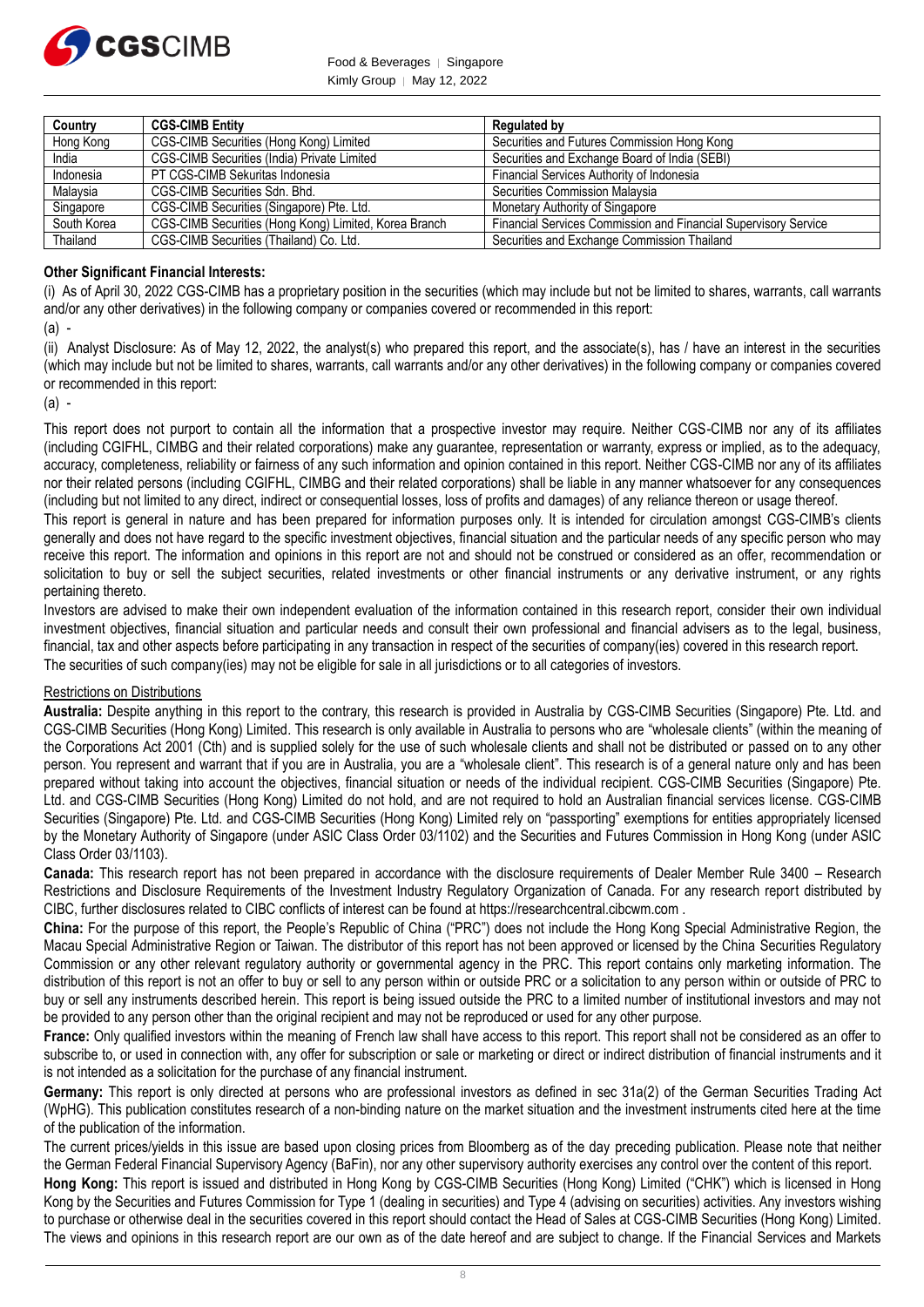

Act of the United Kingdom or the rules of the Financial Conduct Authority apply to a recipient, our obligations owed to such recipient therein are unaffected. CHK has no obligation to update its opinion or the information in this research report.

This publication is strictly confidential and is for private circulation only to clients of CHK.

CHK does not make a market on other securities mentioned in the report.

**India:** This report is issued and distributed in India by CGS-CIMB Securities (India) Private Limited ("CGS-CIMB India"). CGS-CIMB India is a subsidiary of CGS-CIMB Securities International Pte. Ltd. which is in turn is a 50:50 joint venture company of CGIFHL and CIMBG. The details of the members of the group of companies of CGS-CIMB can be found at www.cgs-cimb.com, CGIFHL at www.chinastock.com.hk/en/ACG/ContactUs/index.aspx and CIMBG at www.cimb.com/en/who-we-are.html. CGS-CIMB India is registered with the National Stock Exchange of India Limited and BSE Limited as a trading and clearing member (Merchant Banking Number: INM000012037) under the Securities and Exchange Board of India (Stock Brokers and Sub-Brokers) Regulations, 1992. In accordance with the provisions of Regulation 4(g) of the Securities and Exchange Board of India (Investment Advisers) Regulations, 2013, CGS-CIMB India is not required to seek registration with the Securities and Exchange Board of India ("SEBI") as an Investment Adviser. CGS-CIMB India is registered with SEBI (SEBI Registration Number: INZ000209135) as a Research Analyst (INH000000669) pursuant to the SEBI (Research Analysts) Regulations, 2014 ("Regulations").

This report does not take into account the particular investment objectives, financial situations, or needs of the recipients. It is not intended for and does not deal with prohibitions on investment due to law/jurisdiction issues etc. which may exist for certain persons/entities. Recipients should rely on their own investigations and take their own professional advice before investment.

The report is not a "prospectus" as defined under Indian Law, including the Companies Act, 2013, and is not, and shall not be, approved by, or filed or registered with, any Indian regulator, including any Registrar of Companies in India, SEBI, any Indian stock exchange, or the Reserve Bank of India. No offer, or invitation to offer, or solicitation of subscription with respect to any such securities listed or proposed to be listed in India is being made, or intended to be made, to the public, or to any member or section of the public in India, through or pursuant to this report.

The research analysts, strategists or economists principally responsible for the preparation of this research report are segregated from the other activities of CGS-CIMB India and they have received compensation based upon various factors, including quality, accuracy and value of research, firm profitability or revenues, client feedback and competitive factors. Research analysts', strategists' or economists' compensation is not linked to investment banking or capital markets transactions performed or proposed to be performed by CGS-CIMB India or its affiliates.

CGS-CIMB India does not have actual / beneficial ownership of 1% or more securities of the subject company in this research report, at the end of the month immediately preceding the date of publication of this research report. However, since affiliates of CGS-CIMB India are engaged in the financial services business, they might have in their normal course of business financial interests or actual / beneficial ownership of one per cent or more in various companies including the subject company in this research report.

CGS-CIMB India or its associates, may: (a) from time to time, have long or short position in, and buy or sell the securities of the subject company in this research report; or (b) be engaged in any other transaction involving such securities and earn brokerage or other compensation or act as a market maker in the financial instruments of the subject company in this research report or act as an advisor or lender/borrower to such company or may have any other potential conflict of interests with respect to any recommendation and other related information and opinions.

CGS-CIMB India, its associates and the analyst engaged in preparation of this research report have not received any compensation for investment banking, merchant banking or brokerage services from the subject company mentioned in the research report in the past 12 months.

CGS-CIMB India, its associates and the analyst engaged in preparation of this research report have not managed or co-managed public offering of securities for the subject company mentioned in the research report in the past 12 months. The analyst from CGS-CIMB India engaged in preparation of this research report or his/her relative (a) do not have any financial interests in the subject company mentioned in this research report; (b) do not own 1% or more of the equity securities of the subject company mentioned in the research report as of the last day of the month preceding the publication of the research report; (c) do not have any material conflict of interest at the time of publication of the research report.

**Indonesia:** This report is issued and distributed by PT CGS-CIMB Sekuritas Indonesia ("CGS-CIMB Indonesia"). The views and opinions in this research report are our own as of the date hereof and are subject to change. CGS-CIMB Indonesia has no obligation to update its opinion or the information in this research report. This report is for private circulation only to clients of CGS-CIMB Indonesia. Neither this report nor any copy hereof may be distributed in Indonesia or to any Indonesian citizens wherever they are domiciled or to Indonesian residents except in compliance with applicable Indonesian capital market laws and regulations.

This research report is not an offer of securities in Indonesia. The securities referred to in this research report have not been registered with the Financial Services Authority (Otoritas Jasa Keuangan) pursuant to relevant capital market laws and regulations, and may not be offered or sold within the territory of the Republic of Indonesia or to Indonesian citizens through a public offering or in circumstances which constitute an offer within the meaning of the Indonesian capital market law and regulations.

**Ireland:** CGS-CIMB is not an investment firm authorised in the Republic of Ireland and no part of this document should be construed as CGS-CIMB acting as, or otherwise claiming or representing to be, an investment firm authorised in the Republic of Ireland.

**Malaysia:** This report is distributed in Malaysia by CGS-CIMB Securities Sdn. Bhd. ("CGS-CIMB Malaysia") solely for the benefit of and for the exclusive use of our clients. Recipients of this report are to contact CGS-CIMB Malaysia, at Level 29, Menara Bumiputra-Commerce, No. 11, Jalan Raja Laut, 50350 Kuala Lumpur, Malaysia, in respect of any matters arising from or in connection with this report. CGS-CIMB Malaysia has no obligation to update, revise or reaffirm its opinion or the information in this research reports after the date of this report.

**New Zealand:** In New Zealand, this report is for distribution only to persons who are wholesale clients pursuant to section 5C of the Financial Advisers Act 2008.

**Singapore:** This report is issued and distributed by CGS-CIMB Securities (Singapore) Pte Ltd ("CGS-CIMB Singapore"). CGS-CIMB Singapore is a capital markets services licensee under the Securities and Futures Act (Chapter 289). Accordingly, it is exempted from the requirement to hold a financial adviser's licence under the Financial Advisers Act, Cap 110 ("FAA") for advising on investment products, by issuing or promulgating research analyses or research reports, whether in electronic, print or other form. CGS-CIMB Singapore is subject to the applicable rules under the FAA unless it is able to avail itself to any prescribed exemptions.

Recipients of this report are to contact CGS-CIMB Singapore, 10 Marina Boulevard, Marina Bay Financial Centre Tower 2, #09-01, Singapore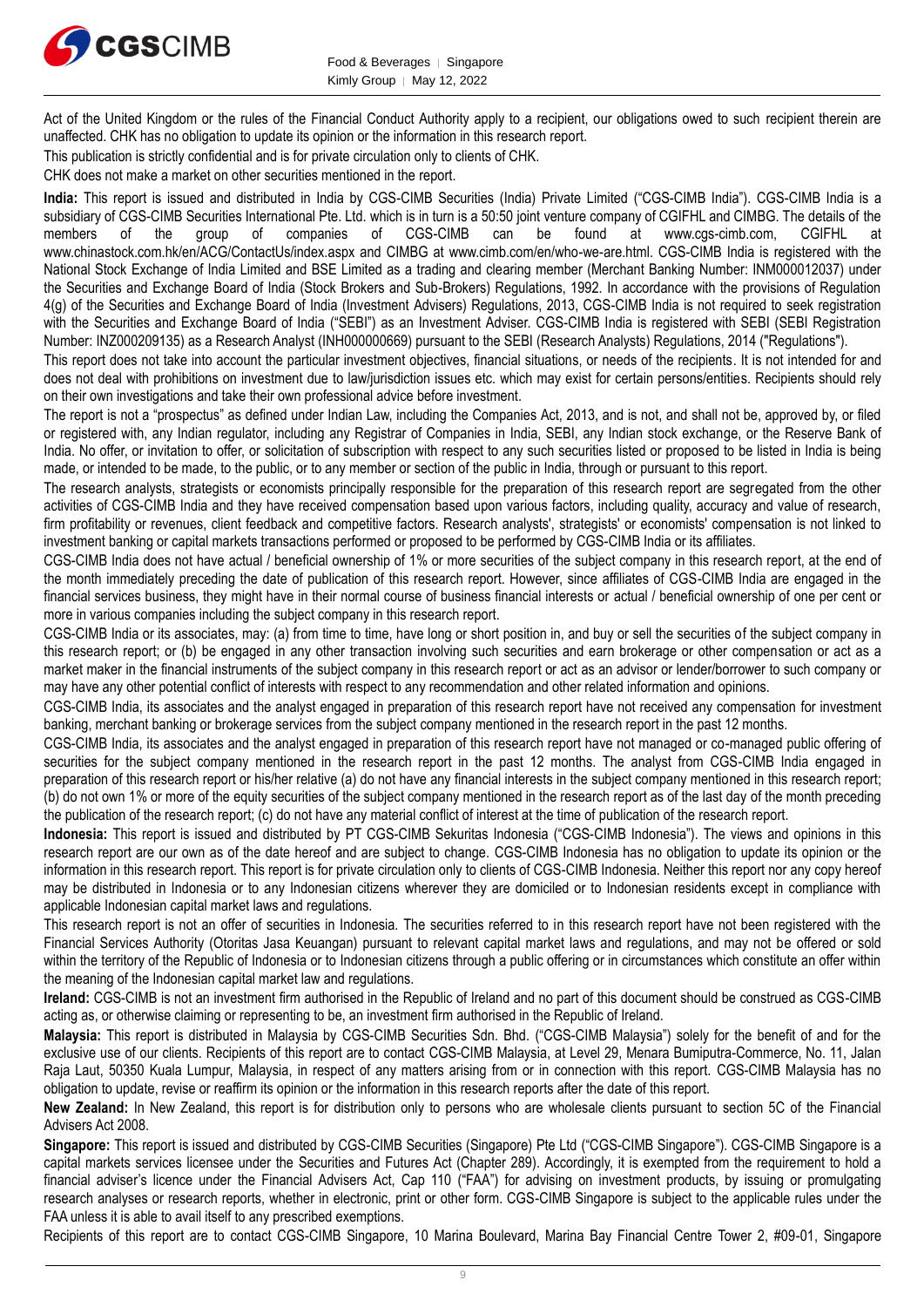

018983 in respect of any matters arising from, or in connection with this report. CGS-CIMB Singapore has no obligation to update its opinion or the information in this research report. This publication is strictly confidential and is for private circulation only. If you have not been sent this report by CGS-CIMB Singapore directly, you may not rely, use or disclose to anyone else this report or its contents.

If the recipient of this research report is not an accredited investor, expert investor or institutional investor, CGS-CIMB Singapore accepts legal responsibility for the contents of the report without any disclaimer limiting or otherwise curtailing such legal responsibility. If the recipient is an accredited investor, expert investor or institutional investor, the recipient is deemed to acknowledge that CGS-CIMB Singapore is exempt from certain requirements under the FAA and its attendant regulations, and as such, is exempt from complying with the following:

(a) Section 25 of the FAA (obligation to disclose product information);

(b) Section 27 (duty not to make recommendation with respect to any investment product without having a reasonable basis where you may be reasonably expected to rely on the recommendation) of the FAA;

(c) MAS Notice on Information to Clients and Product Information Disclosure [Notice No. FAA-N03];

(d) MAS Notice on Recommendation on Investment Products [Notice No. FAA-N16];

(e) Section 36 (obligation on disclosure of interest in specified products), and

(f) any other laws, regulations, notices, directive, guidelines, circulars and practice notes which are relates to the above, to the extent permitted by applicable laws, as may be amended from time to time, and any other laws, regulations, notices, directive, guidelines, circulars, and practice notes as we may notify you from time to time. In addition, the recipient who is an accredited investor, expert investor or institutional investor acknowledges that as CGS-CIMB Singapore is exempt from Section 27 of the FAA, the recipient will also not be able to file a civil claim against CGS-CIMB Singapore for any loss or damage arising from the recipient's reliance on any recommendation made by CGS-CIMB Singapore which would otherwise be a right that is available to the recipient under Section 27 of the FAA. .

CGS-CIMB Singapore, its affiliates and related corporations, their directors, associates, connected parties and/or employees may own or have positions in specified products of the company(ies) covered in this research report or any specified products related thereto and may from time to time add to or dispose of, or may be materially interested in, any such specified products. Further, CGS-CIMB Singapore, its affiliates and its related corporations do and seek to do business with the company(ies) covered in this research report and may from time to time act as market maker or have assumed an underwriting commitment in specified products of such company(ies), may sell them to or buy them from customers on a principal basis and may also perform or seek to perform significant investment banking, advisory, underwriting or placement services for or relating to such company(ies) as well as solicit such investment, advisory or other services from any entity mentioned in this report.

As of May 11, 2022, CGS-CIMB Singapore does not have a proprietary position in the recommended specified products in this report.

CGS-CIMB Singapore does not make a market on the securities mentioned in the report.

**South Korea:** This report is issued and distributed in South Korea by CGS-CIMB Securities (Hong Kong) Limited, Korea Branch ("CGS-CIMB Korea") which is licensed as a cash equity broker, and regulated by the Financial Services Commission and Financial Supervisory Service of Korea. In South Korea, this report is for distribution only to professional investors under Article 9(5) of the Financial Investment Services and Capital Market Act of Korea ("FSCMA").

**Spain:** This document is a research report and it is addressed to institutional investors only. The research report is of a general nature and not personalised and does not constitute investment advice so, as the case may be, the recipient must seek proper advice before adopting any investment decision. This document does not constitute a public offering of securities.

CGS-CIMB is not registered with the Spanish Comision Nacional del Mercado de Valores to provide investment services.

**Sweden:** This report contains only marketing information and has not been approved by the Swedish Financial Supervisory Authority. The distribution of this report is not an offer to sell to any person in Sweden or a solicitation to any person in Sweden to buy any instruments described herein and may not be forwarded to the public in Sweden.

**Switzerland:** This report has not been prepared in accordance with the recognized self-regulatory minimal standards for research reports of banks issued by the Swiss Bankers' Association (Directives on the Independence of Financial Research).

**Thailand:** This report is issued and distributed by CGS-CIMB Securities (Thailand) Co. Ltd. ("CGS-CIMB Thailand") based upon sources believed to be reliable (but their accuracy, completeness or correctness is not guaranteed). The statements or expressions of opinion herein were arrived at after due and careful consideration for use as information for investment. Such opinions are subject to change without notice and CGS-CIMB Thailand has no obligation to update its opinion or the information in this research report.

CGS-CIMB Thailand may act or acts as Market Maker, and issuer and offeror of Derivative Warrants and Structured Note which may have the following securities as its underlying securities. Investors should carefully read and study the details of the derivative warrants in the prospectus before making investment decisions.

AAV, ACE, ADVANC, AEONTS, AMATA, AOT, AP, BAM, BANPU, BBL, BCH, BCP, BCPG, BDMS, BEC, BEM, BGRIM, BH, BJC, BTS, CBG, CENTEL, CHG, CK, CKP, COM7, CPALL, CPF, CPN, CRC, DELTA, DOHOME, DTAC, EA, EGCO, ESSO, GLOBAL, GPSC, GULF, GUNKUL, HANA, HMPRO, ICHI, INTUCH, IRPC, IVL, JAS, JMART, JMT, KBANK, KCE, KKP, KTB, KTC, LH, MAJOR, MEGA, MINT, MTC, NRF, OR, ORI, OSP, PLANB, PRM, PSL, PTG, PTL, PTT, PTTEP, PTTGC, QH, RATCH, RBF, RS, SAWAD, SCB, SCC, SCGP, SINGER, SPALI, SPRC, STA, STEC, STGT, SUPER, SYNEX, TASCO, TCAP, THANI, TISCO, TKN, TOP, TQM, TRUE, TTB, TU, TVO, VGI, WHA

#### **Corporate Governance Report:**

The disclosure of the survey result of the Thai Institute of Directors Association ("IOD") regarding corporate governance is made pursuant to the policy of the Office of the Securities and Exchange Commission. The survey of the IOD is based on the information of a company listed on the Stock Exchange of Thailand and the Market for Alternative Investment disclosed to the public and able to be accessed by a general public investor. The result, therefore, is from the perspective of a third party. It is not an evaluation of operation and is not based on inside information.

The survey result is as of the date appearing in the Corporate Governance Report of Thai Listed Companies. As a result, the survey result may be changed after that date. CGS-CIMB Thailand does not confirm nor certify the accuracy of such survey result.

| 0.000<br>Range:           | 100<br>90                   | R∩<br>0C<br>ت∪ ∵<br>υυ  | 70<br>$\overline{\phantom{a}}$ | $\rightarrow$<br><b>Below</b><br>7 U | Resul<br>.No<br>$\cdots$<br>וכ<br>ve. |
|---------------------------|-----------------------------|-------------------------|--------------------------------|--------------------------------------|---------------------------------------|
| $100o-1$<br>.<br>ribtion: | .voallan<br>. A U<br>,,,,,, | 000د<br>$1/\rho r$<br>c | Gooc                           | $N$ /                                | N/A                                   |

**United Arab Emirates:** The distributor of this report has not been approved or licensed by the UAE Central Bank or any other relevant licensing authorities or governmental agencies in the United Arab Emirates. This report is strictly private and confidential and has not been reviewed by,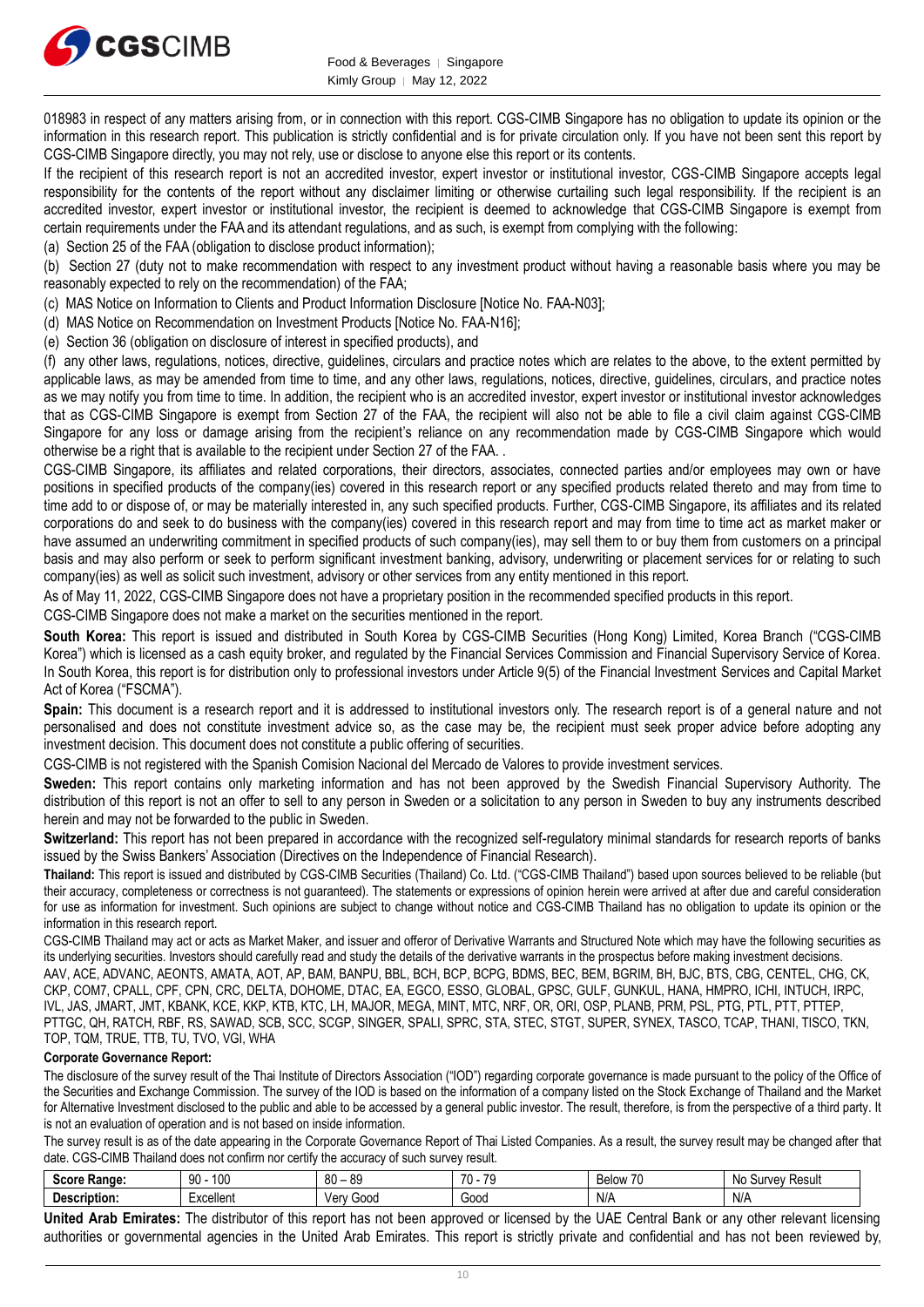

deposited or registered with UAE Central Bank or any other licensing authority or governmental agencies in the United Arab Emirates. This report is being issued outside the United Arab Emirates to a limited number of institutional investors and must not be provided to any person other than the original recipient and may not be reproduced or used for any other purpose. Further, the information contained in this report is not intended to lead to the sale of investments under any subscription agreement or the conclusion of any other contract of whatsoever nature within the territory of the United Arab Emirates.

**United Kingdom and European Economic Area (EEA):** In the United Kingdom and European Economic Area, this material is also being distributed by CGS-CIMB Securities (UK) Limited ("CGS-CIMB UK"). CGS-CIMB UK is authorized and regulated by the Financial Conduct Authority and its registered office is at 53 New Broad Street, London EC2M 1JJ. The material distributed by CGS-CIMB UK has been prepared in accordance with CGS-CIMB's policies for managing conflicts of interest arising as a result of publication and distribution of this material. This material is for distribution only to, and is solely directed at, selected persons on the basis that those persons: (a) are eligible counterparties and professional clients of CGS-CIMB UK; (b) have professional experience in matters relating to investments falling within Article 19(5) of the Financial Services and Markets Act 2000 (Financial Promotion) Order 2005 (as amended, the "Order"), (c) fall within Article 49(2)(a) to (d) ("high net worth companies, unincorporated associations etc") of the Order; (d) are outside the United Kingdom subject to relevant regulation in each jurisdiction, material(all such persons together being referred to as "relevant persons"). This material is directed only at relevant persons and must not be acted on or relied on by persons who are not relevant persons. Any investment or investment activity to which this material relates is available only to relevant persons and will be engaged in only with relevant persons.

This material is categorised as non-independent for the purposes of CGS-CIMB UK and therefore does not provide an impartial or objective assessment of the subject matter and does not constitute independent research. Consequently, this material has not been prepared in accordance with legal requirements designed to promote the independence of research and will not be subject to any prohibition on dealing ahead of the dissemination of research. Therefore, this material is considered a marketing communication.

**United States:** This research report is distributed in the United States of America by CGS-CIMB Securities (USA) Inc, a U.S. registered brokerdealer and an affiliate of CGS-CIMB Securities Sdn. Bhd., CGS-CIMB Securities (Singapore) Pte Ltd, PT CGS-CIMB Sekuritas Indonesia, CGS-CIMB Securities (Thailand) Co. Ltd, CGS-CIMB Securities (Hong Kong) Limited and CGS-CIMB Securities (India) Private Limited, and is distributed solely to persons who qualify as "U.S. Institutional Investors" as defined in Rule 15a-6 under the Securities and Exchange Act of 1934. This communication is only for Institutional Investors whose ordinary business activities involve investing in shares, bonds, and associated securities and/or derivative securities and who have professional experience in such investments. Any person who is not a U.S. Institutional Investor or Major Institutional Investor must not rely on this communication. The delivery of this research report to any person in the United States of America is not a recommendation to effect any transactions in the securities discussed herein, or an endorsement of any opinion expressed herein. CGS-CIMB Securities (USA) Inc, is a FINRA/SIPC member and takes responsibility for the content of this report. For further information or to place an order in any of the above-mentioned securities please contact a registered representative of CGS-CIMB Securities (USA) Inc.

CGS-CIMB Securities (USA) Inc. does not make a market on other securities mentioned in the report.

CGS-CIMB Securities (USA) Inc. has not managed or co-managed a public offering of any of the securities mentioned in the past 12 months.

CGS-CIMB Securities (USA) Inc. has not received compensation for investment banking services from any of the company mentioned in the past 12 months.

CGS-CIMB Securities (USA) Inc. neither expects to receive nor intends to seek compensation for investment banking services from any of the company mentioned within the next 3 months.

**United States Third-Party Disclaimer:** If this report is distributed in the United States of America by Raymond James & Associates, Inc ("RJA"), this report is third-party research prepared for and distributed in the United States of America by RJA pursuant to an arrangement between RJA and CGS-CIMB Securities International Pte. Ltd. ("CGS-CIMB"). CGS-CIMB is not an affiliate of RJA. This report is distributed solely to persons who qualify as "U.S. Institutional Investors" or as "Major U.S. Institutional Investors" as defined in Rule 15a-6 under the Securities and Exchange Act of 1934, as amended. This communication is only for U.S. Institutional Investors or Major U.S. Institutional Investor whose ordinary business activities involve investing in shares, bonds, and associated securities and/or derivative securities and who have professional experience in such investments. Any person who is not a U.S. Institutional Investor or Major U.S. Institutional Investor must not rely on this communication. The delivery of this report to any person in the U.S. is not a recommendation to effect any transactions in the securities discussed herein, or an endorsement of any opinion expressed herein. If you are receiving this report in the U.S from RJA, a FINRA/SIPC member, it takes responsibility for the content of this report. For further information or to place an order in any of the above-mentioned securities please contact a registered representative of CGS-CIMB Securities (USA) Inc. or RJA. https://raymondjames.com/InternationalEquityDisclosures

**Other jurisdictions:** In any other jurisdictions, except if otherwise restricted by laws or regulations, this report is only for distribution to professional, institutional or sophisticated investors as defined in the laws and regulations of such jurisdictions.

| Distribution of stock ratings and investment banking clients for quarter ended on 31 March 2022 |                         |                                |  |  |  |
|-------------------------------------------------------------------------------------------------|-------------------------|--------------------------------|--|--|--|
| 632 companies under coverage for quarter ended on 31 March 2022                                 |                         |                                |  |  |  |
|                                                                                                 | Rating Distribution (%) | Investment Banking clients (%) |  |  |  |
| Add                                                                                             | 70.3%                   | 0.8%                           |  |  |  |
| Hold                                                                                            | 22.0%                   | $0.0\%$                        |  |  |  |
| Reduce                                                                                          | 7.8%                    | 0.2%                           |  |  |  |